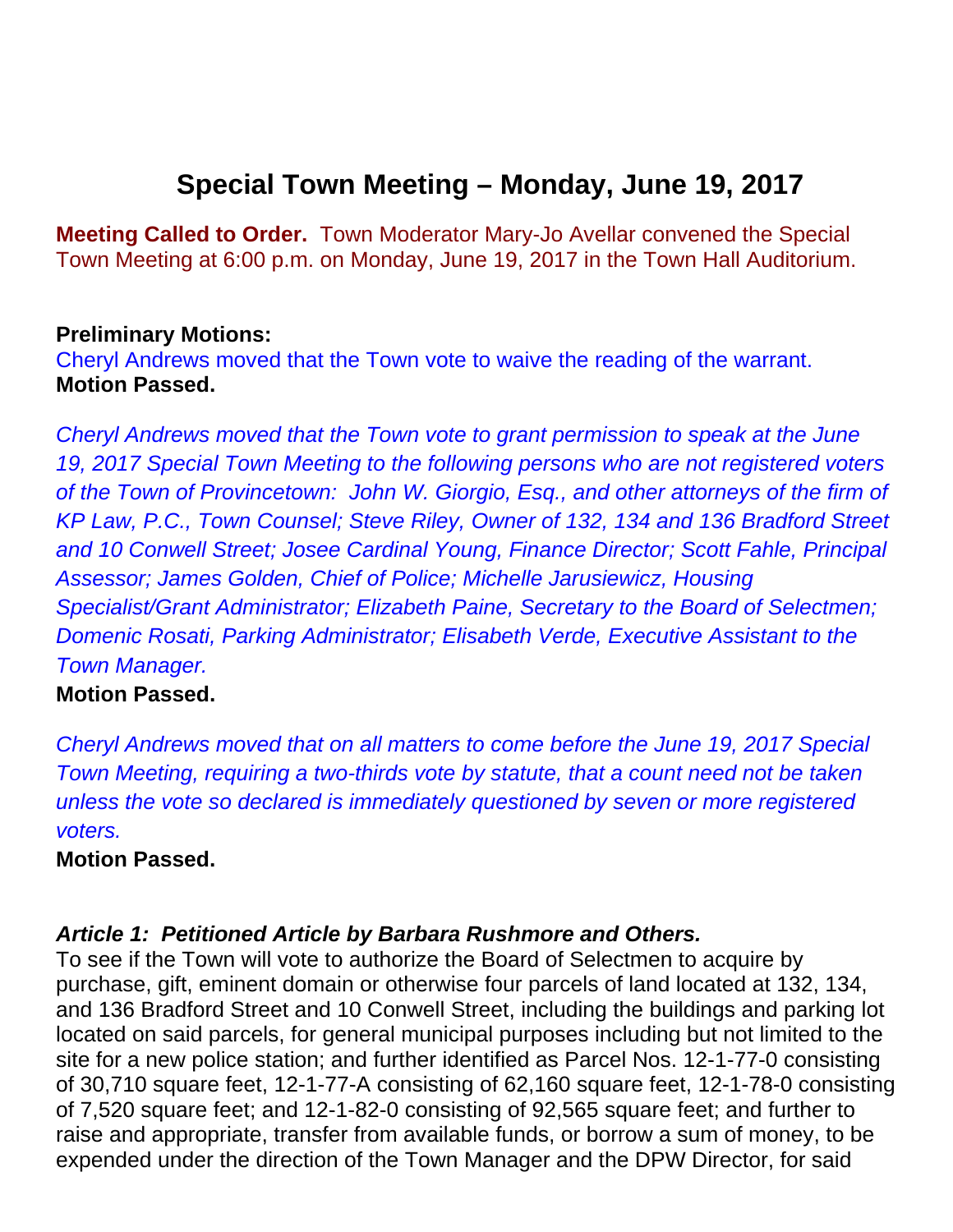acquisition and for the design and construction of a new police station on said parcels, including costs incidental and related thereto; provided that said appropriation shall be contingent on a Proposition 2 and ½ debt exclusion ballot question; or to take any other action relative thereto.

*Barbara Rushmore moved that the Town vote to authorize the Board of Selectmen to acquire by purchase, gift, eminent domain or otherwise three parcels of land located at 132, and 134, Bradford Street and 10 Conwell Street, including the buildings and parking lot located on said parcels, for public parking purposes and for the site of a new Provincetown Police Station, and further identified as Parcel Nos. 12-1-77-0 consisting of 30,710 square feet, 12-1-77-A consisting of 62,160 square feet, and 12-1- 82-0 consisting of 92,565 square feet, more or less; and further to appropriate the sum of \$25,000,000, to be expended under the direction of the Town Manager and the DPW Director, to (1) acquire the parcels identified in this vote, (2) to design and construct a new police station on said parcels, and (3) for making improvements on the*  parcels to accommodate a municipal public parking lot, including all costs incidental *and related thereto; that to meet this appropriation, the Treasurer with the approval of the Board of Selectmen is hereby authorized to borrow \$25,000,000 pursuant to General Laws Chapter 44, Sections 7 or 8, or any other enabling authority, and to issues bonds and notes therefor; provided that said appropriation shall be contingent on a Proposition 2 and ½ debt exclusion ballot question; and further, that any premium received by the Town upon the sale of any bonds or notes approved by this vote, less any premium applied to the payment of the costs of issuance of such bonds or notes, may be applied to the payment of costs approved by this vote in accordance with G.L. c.44, §20,; and provided further, that because the Town appropriated and authorized borrowing the funds necessary to construct a new Police Station at the Jerome Smith site under Article 8 of the 2017 Annual Town Meeting and a debt exclusion vote passed for that appropriation at the 2017 Annual Election, it is the intention of Town Meeting that the Board of Selectmen only proceed with the construction of one police station.* 

Barbara Rushmore moved to lay the main motion on the table. **Motion Does Not Pass.** 

**Board of Selectmen Reserves Recommendation 5-0-0 Finance Committee Does Not Recommend 7-0-0 Planning Board Does Not Recommend 5-0-0 Building Committee Does Not Recommend 5-0-0** 

2/3<sup>rd</sup>'s Vote Required